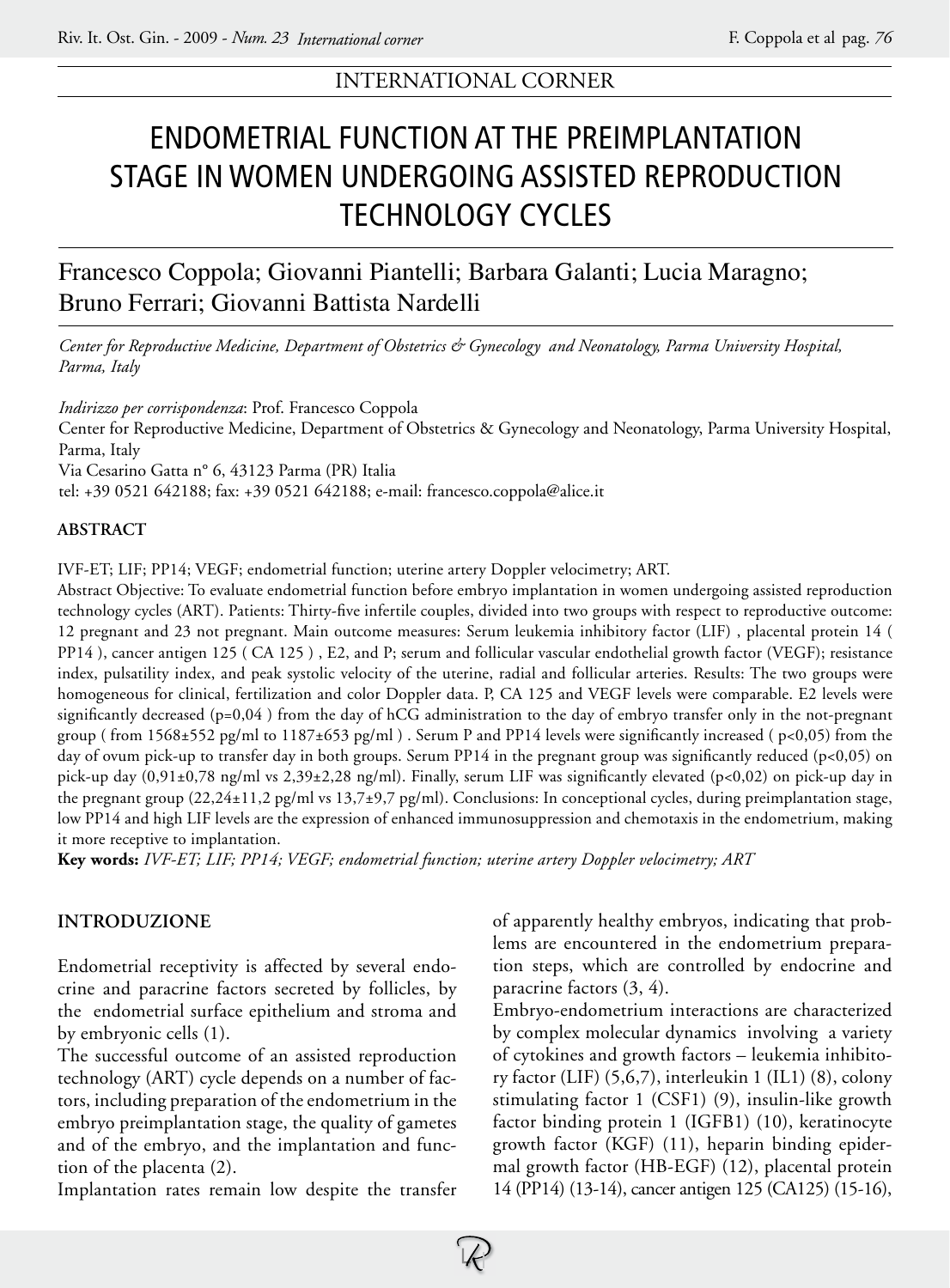vascular endothelial growth factor (VEGF) (17) – as well as hormonal factors such as P and inhibin A, and cell adhesion molecules such as mucin 1 (MUC1) (18) and integrins, which can be all be considered biochemical markers of endometrial receptivity. The results of studies on so-called biochemical markers of endometrial receptivity are conflicting and there is a lack of data on preimplantation stage in the literature, except for the reports of Westergraad (19) on natural reproduction cycles and of Chryssikopoulos (16) and Westergraad(62 ) on ART cycles.

Our study was aimed at investigating endometrial function by testing some markers, easily measurable in maternal serum, namely CA125, PP14, LIF,  $E<sub>2</sub>$ and P as well as the angiogenic cytokine VEGF (20) both in maternal serum and in a pool of follicular fluid collected during pick up from all follicles aspirated , and by studying uterine, radial and follicular arterial blood flow.

The primary end-point was to determine whether there were any significant endometrial function changes in the early luteal phase prior to embryo implantation in a sample of infertile women undergoing ART with respect to reproductive outcome (pregnancy vs non pregnancy).

## **METHODS**

#### Case Series

We selected 35 women from 60 infertile couples referred for IVF-ET to the Center for medically assisted reproduction at the Department of Obstetrics & Gynecology and Neonatology of the Parma University Hospital between november 2003 and March 2004 (before the new Italian law 40/2004 on ART). Inclusion criteria were normoresponder women with menstrual cycles of 26 to 32 days, age under 40, and baseline FSH levels lower than 10 IU/L. Women with endocrine abnormalities, ovarian hyperstimulation syndrome, disorders of the uterus (e.g. uterine malformations or fibroids) or of the adnexa (e.g. hydrosalpinx, endometriosis or polycystic ovary) chemical or clinical abortion and ectopic pregnancies were excluded from the study. All 35 couples included in the study underwent ART cycles for moderate to severe male infertility.

Prior to study enter, all women signed their informed consent and were verbally informed about the methods and goals of the study. The study was approved by the University of Parma Bioethics Committee.

The selected women were divided into two groups depending on ART outcome: a group of 12 pregnant women and a group of 23 not-pregnant women. Pregnancy was considered ongoing if hCG concentrations were ≥120 IU/L at day 16 after ovum pickup and if transvaginal sonography showed the presence of an intrauterine gestational sac at day 35.

#### Stimulation Protocol

The women under study received a cycle of ovarian stimulation, beginning with pituitary desensitization by GnRH agonist leuprolide at a dose of 0.5 mg/ day SC (Enantone die; Takeda Italia Farmaceutici, Rome, Italy) administered in the mid-luteal phase of the previous menstrual cycle.

Following ovarian suppression, follicular development was stimulated by recombinant FSH (rFSH) (Puregon, Organon Italia, Rome, Italy) at a standard dose of 225 IU, later adjusted according to each woman's response.

Follicular growth was monitored by serum  $\mathrm{E}_\mathrm{2}$  assay and transvaginal sonography every other day. Ovulation was induced by administration of 10,000 IU of hCG (Gonasi, Amsa, Rome, Italy) if there was ultrasound evidence of at least two follicles of ≥16 mm in diameter and if serum  $E_2$  levels were  $> 1,000$ pg/mL.

Transvaginal ultrasound-guided ovum pick-up was performed under general anesthesia 35 hours after hCG administration. The retrieved mature oocytes were fertilized by intracytoplasmic sperm injection (ICSI).

The embryos thus obtained were classified according to the criteria proposed by Staessen (21). Embryo transfer was performed 3 days after ovum pick-up.

The luteal phase was supported by 90 mg of 8% P gel (Crinone 8, Serono Italia, Rome, Italy) administered vaginally from pick-up day to beta-hCG testing at day 16. If pregnancy was confirmed, the treatment was continued up to the  $12<sup>th</sup>$  week of gestation.

Hormone, Endometrial Protein Marker and Angiogenic Cytokine Tests

The women's blood serum samples were frozen at -70 °C for determination of the following endocrine and paracrine parameters: LH, on day 6 of stimulation;  $E<sub>2</sub>$  on hCG day, on the morning of pick-up day and on transfer day; serum PP14, P, LIF, and VEGF on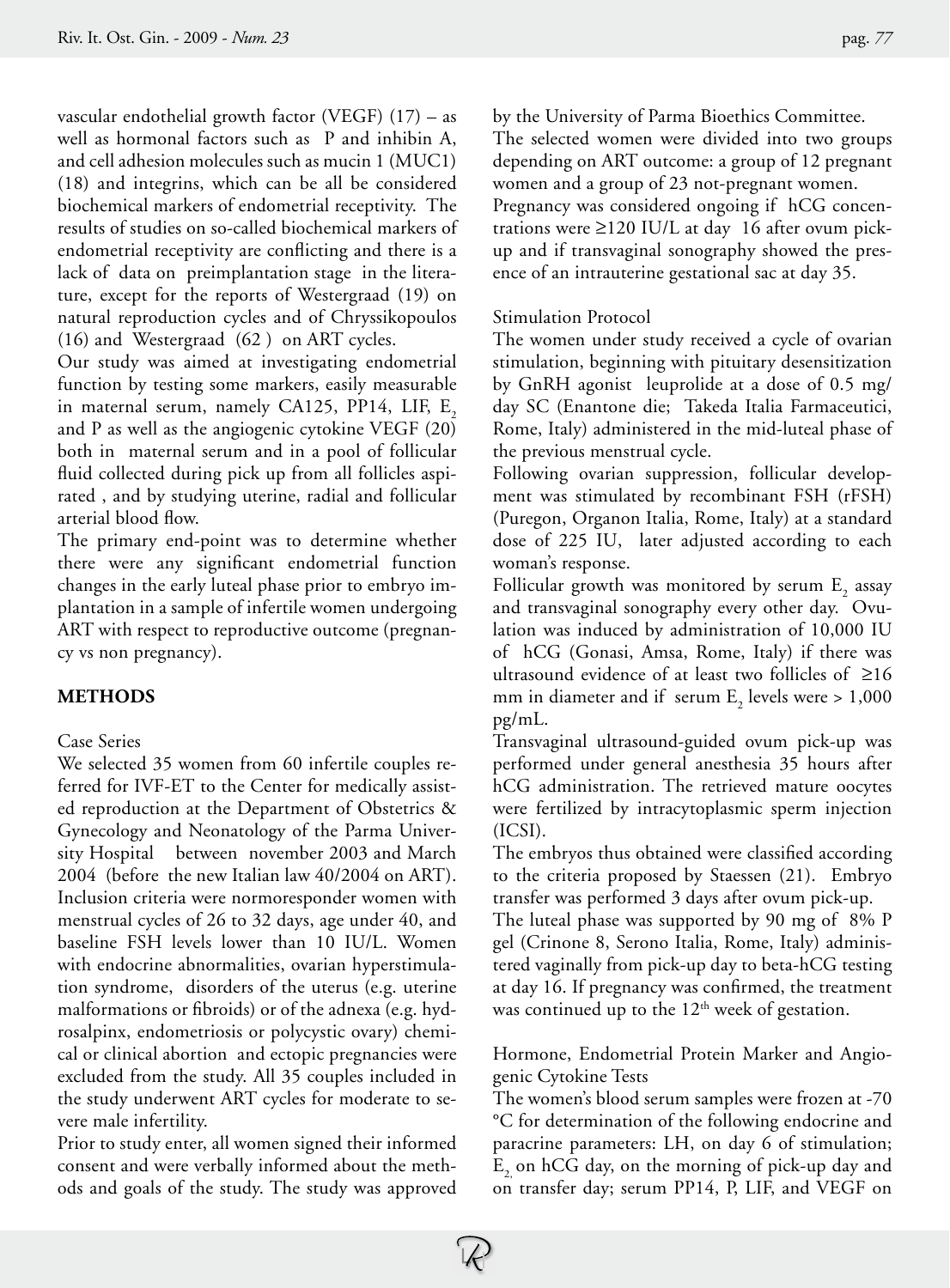the morning of pick-up day and on transfer day; and, CA125, only on pick-up day, because this step eventually affects the accuracy of testing on transfer day.

Serum  $E_2$ , P and CA125 concentrations were determined in duplicate using an Immulite chemoluminescence kit (Diagnostic Product Corporation, Los Angeles, CA, USA; Italian distributor: Medical System., Genoa).

LH levels were tested by the Coat-A-Count LH IRMA Kit (Euro/Diagnostic Products Corporation, Witney, Oxfordshire, UK).

PP14 concentrations were assayed by glycodelin ELI-SA (Bioserv Diagnostics, Rostock, Germany; Italian distributor: AB Analitica, Padua).

LIF levels were tested by the Human ELISA Kit (Bender Med Systems Inc., Vienna, Austria; Italian distributor: Tebu-bio, Magenta).

Serum and follicular VEGF concentrations were determined using a Human VEGF ELISA Kit (R&D Systems; Minneapolis, MN, USA; Italian distributor: Space Import Export, Milan).

Intra- and interassay parameter variations were 4% and 4.2% for  $E_2$ , 2.2% and 4% for FSH, 1% and 2.2% for LH, 6.2 % and 6.7 % for P, 8,3.% and 4,3% for PP14, 5.5 % and 7.0% for LIF, 4,0% and .6,7% for CA125, respectively, and < 8% for VEGF.

Determinations were performed in duplicate both in serum and in the follicular fluid.

The follicular fluid pool from each patient was centrifuged at 900 rpm for 15 minutes to remove cellular and blood contamination and then frozen at -70° C. Permission for use of the follicular fluid and blood samples for this study was given by the University of Parma Ethics Committee. All patients gave their informed consent to IVF-ET.

Transvaginal Ultrasound Assessment

Transvaginal sonography was performed using an AU5 Harmonic ultrasound system with a 5-7.5Hz transvaginal convex transducer (Esaote Biomedica, Genoa, Italy), equipped with a pulse wave Doppler system for quantitative blood flow measurement.

On the day of hCG administration, all women had a transvaginal ultrasound examination to evaluate endometrial thickness measured at the maximum thickness between the interfaces of the endometrialmyometrial junction through the longitudinal axis of the uterus after obtaining a proper longitudinal view of the uterus. A second transvaginal ultrasound examination was performed on pick-up day to evaluate uterine, endometrial and follicular vascularization by color Doppler flow velocity measurement of the uterine, radial and follicular arteries according to Kurjac's technique (22). The measured flow velocimetry parameters were resistance index (RI), pulsatility index (PI), and peak systolic velocity (PSV) : RI, calculated with the formula  $RI = (S/D)/S$ , where S is peak systolic velocity and D is end-diastolic flow velocity; PI, calculated with the formula  $PI = (S-D)/M$ , where M is the time-averaged maximum velocity, and PSV expressed in cm/s.

Uterine perfusion was measured at the uterine arteries, viewed laterally to the cervix in a longitudinal scan at the level of the uterine cervix-isthmus junction. Endometrial vascularization was measured at the radial arteries. Ovarian blood flow was assessed by measuring perifollicular vascularization at the dominant follicle (≥16 mm in diameter).

All ultrasound examinations were performed by the same sonographer between 7:30 and 9:00 a.m., within 60 minutes of ovum pick-up and with the women in the lithotomy position.

#### Statistical Analysis

Data were expressed as means ± SD. Statistical analysis was performed using Excel Office 2003 for Student's test. A *P* value of < 0.05 was considered statistically significant.

#### **RESULTS**

Comparative data analysis showed that the two study groups were homogeneous, with no significant differences in age, baseline FSH levels, administered total dosage of rFSH, endogenous LH levels at day 6 of the stimulation cycle, endometrial thickness on hCG day, and  $E_2$  levels on hCG (Table 1), pick-up (Table 1) and transfer (Table 1, Fig. 1) days. However, there was a significant  $(P = 0.04)$  decline in E<sub>2</sub> concentrations from hCG day to transfer day in the not-pregnant group (1,568 ± 552 pg/mL and 1,187 ± 652 pg/ mL, respectively) versus the pregnant group  $(1,630 \pm 1)$ 1,043 pg/mL and 1,299 ± 800 pg/mL, respectively; *P* = not significant) (Fig. 1).

No statistically significant differences were observed between the two study groups in the following parameters: number of retrieved oocytes, number and type of embryos obtained, and number of embryos transferred into the uterus (Table 2); serum CA125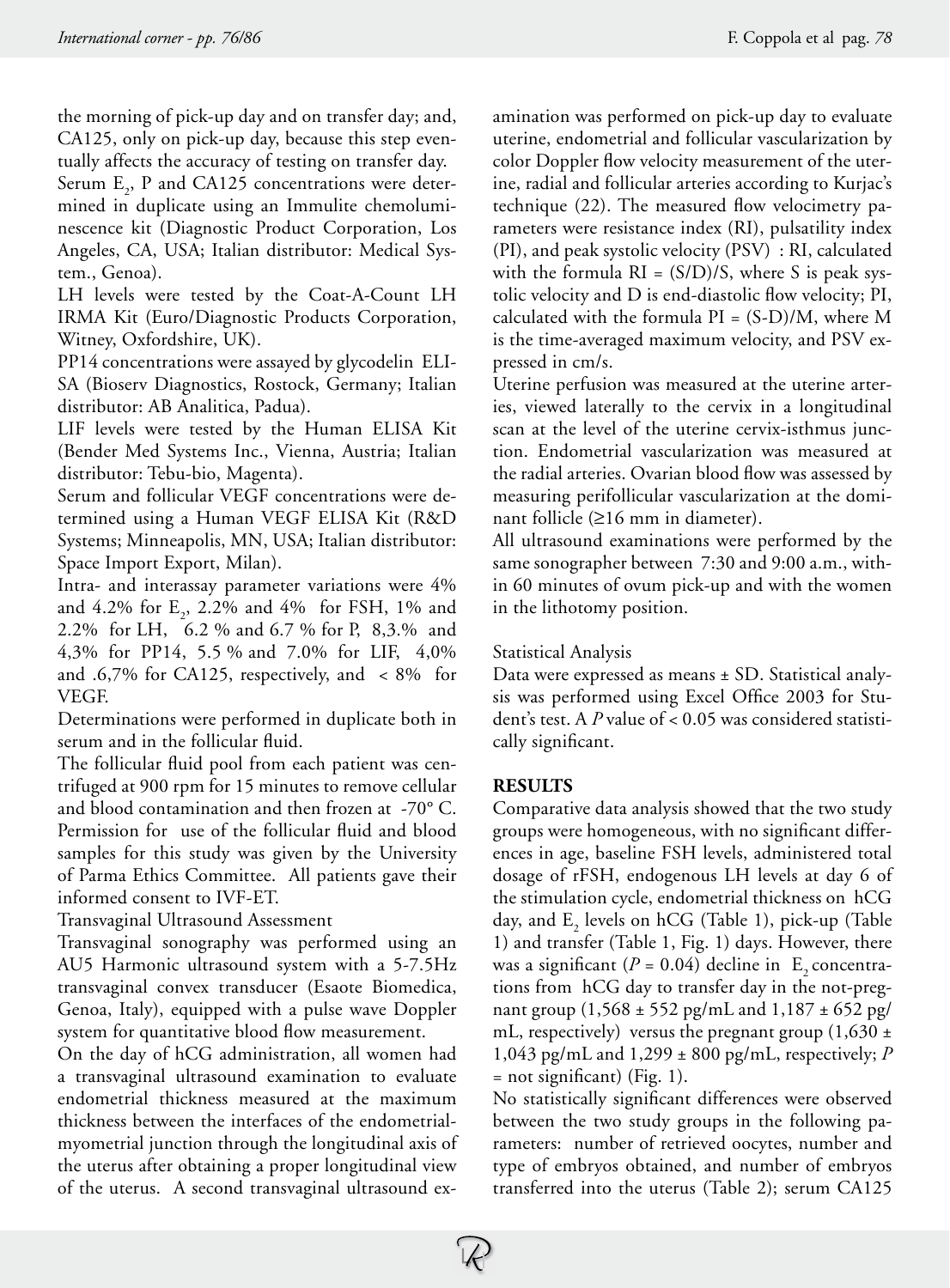

**Figure 1.** Trend of mean  $\mathbb{E}^{}_{2}$  values from hCG day to embryo transfer day.

Pregnant: 1 vs 3, not significant; Not pregnant: 1 vs 3, *P* = 0.04

| Table 1. Comparative analysis of baseline clinical data during controlled ovarian |  |  |  |  |  |
|-----------------------------------------------------------------------------------|--|--|--|--|--|
| hyperstimulation and of endometrial thickness on the day of hCG administration    |  |  |  |  |  |

|                                       | Pregnant              | Not pregnant          | $\overline{P}$ |
|---------------------------------------|-----------------------|-----------------------|----------------|
| No. of cases                          | 12                    | 23                    |                |
| Age                                   | $33.3 \pm 3.74$       | $33.4 \pm 2.6$        | <b>NS</b>      |
| Baseline FSH (IU/L)                   | $7.47 \pm 2.2$        | $6.79 \pm 1.68$       | <b>NS</b>      |
| LH at day 6 (IU/L)                    | $0.9 \pm 0.68$        | $1.44 \pm 1.1$        | <b>NS</b>      |
| $E$ , on hCG day (pg/mL)              | $1,630.6 \pm 1,043.6$ | $1,503.7 \pm 580.7$   | <b>NS</b>      |
| rFSH (IU/patient)                     | $3,018 \pm 720$       | $3,469.5 \pm 1,340.3$ | <b>NS</b>      |
| Endometrial thickness (mm) on hCG day | $10.72 \pm 3.1$       | $10.03 \pm 2.2$       | <b>NS</b>      |

*Note:* Values are means  $\pm$  SD. NS = not significant.

concentrations on pick-up day (Table 3); serum VEGF (on pick-up day and transfer day) and follicular VEGF (on pick-up day) concentrations (Table 4); and follicular and endometrial blood flow velocity, assessed by measuring the RI, PI and PSV of the uterine, radial and follicular arteries on pick-up day. (Table 4).

Serum P levels rose significantly from pick-up day to transfer day both in the pregnant group  $(19.63 \pm 9.72)$ ng/mL vs 104.5 ± 33.1 ng/mL; *P* < 0.02) and in the not-pregnant group  $(14.63 \pm 5.75 \text{ ng/mL}$  vs 90.8

± 28,36 ng/mL; *P* < 0.05). Serum PP14 levels were also increased in pregnant  $(0.91 \pm 0.78 \text{ ng/mL}$  vs  $4.66 \pm 2.91$  ng /mL, p < 0.0002) and in not-pregnant women (2.39 ± 2.28 ng/mL vs 7.69 ± 5.24 ng/mL, p < 0.001) (Table 3).

However, PP14 levels in the pregnant group were significantly reduced  $(P < 0.05)$  compared with the not-pregnant group on pick-up day  $(0.91 \pm 0.78 \text{ ng}/$ mL vs 2.39 ± 2.28 ng/mL, *P* < 0.05) (Table 3) .

Serum LIF levels were significantly elevated (*P* < 0.02) on pick-up day in the pregnant versus the not-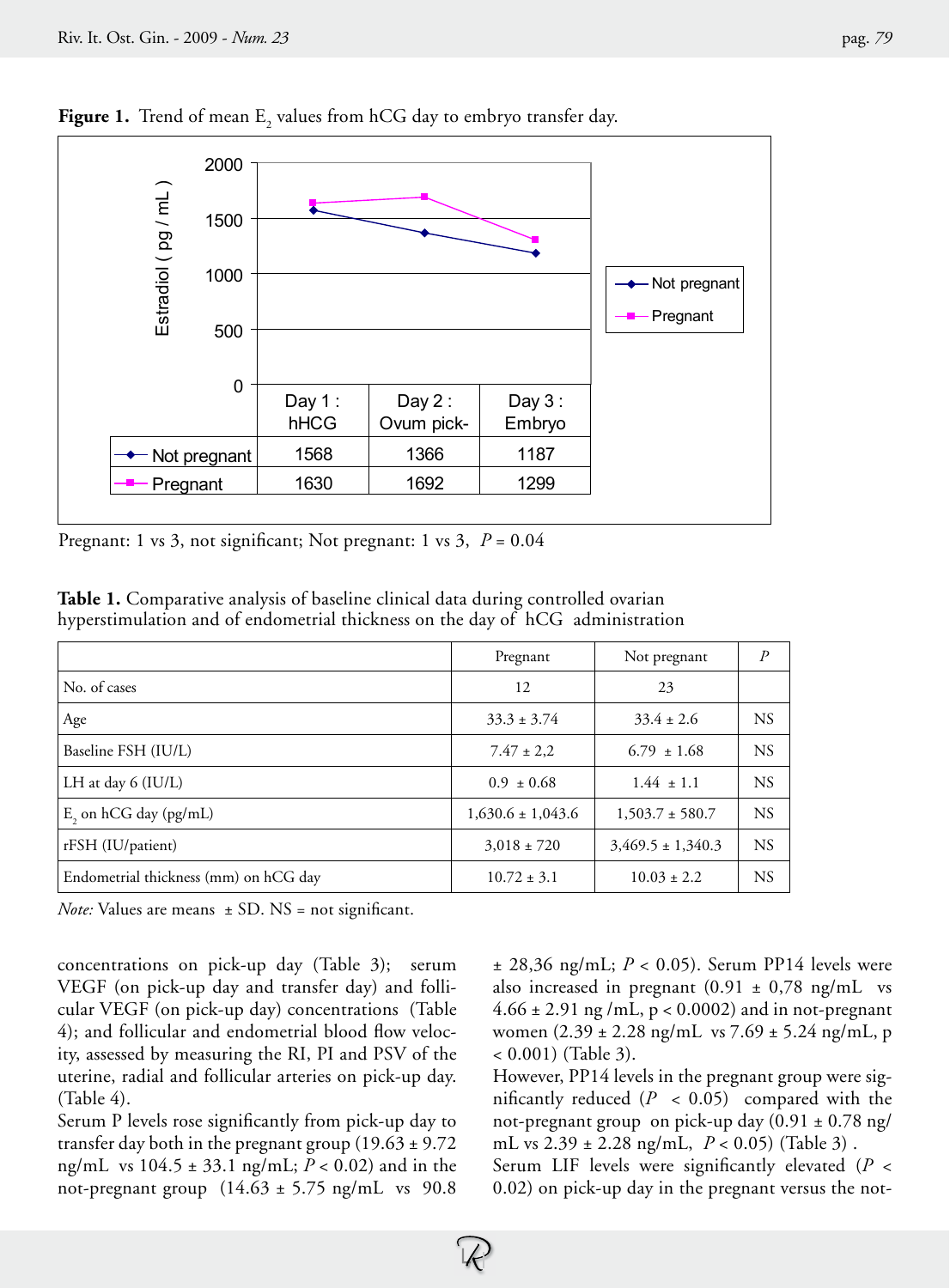## **Table 2.** IVF data.

|                            | Pregnant        | Not pregnant    | $\overline{P}$ |
|----------------------------|-----------------|-----------------|----------------|
| No. of cases               | 12              | 23              |                |
| Retrieved oocytes (total)  | $8.75 \pm 4.35$ | $8.78 \pm 3.86$ | <b>NS</b>      |
| Embryos obtained (total)   | $4.08 \pm 1.78$ | $3.95 \pm 1.87$ | <b>NS</b>      |
| No. of type-1 embryos      | $2.83 \pm 1.94$ | $2.26 \pm 1.78$ | <b>NS</b>      |
| No. of type-2 embryos      | $3 \pm 2.04$    | $3.39 \pm 1.99$ | <b>NS</b>      |
| No. of transferred embryos | $3.08 \pm 0.78$ | $2.91 \pm 1.08$ | <b>NS</b>      |
| Fertilization rate (%)     | $50.8 \pm 16.3$ | $47.7 \pm 17.8$ | <b>NS</b>      |

*Note:* Values are means  $\pm$  SD. NS = not significant.

**Table 3.** Endometrial and corpus luteum function data.

|                                             | Pregnant                       | Not pregnant                                 | $\boldsymbol{P}$ |
|---------------------------------------------|--------------------------------|----------------------------------------------|------------------|
| No. of cases                                | 12                             | 23                                           |                  |
| Serum P on ovum pick-up day (ng/mL)         | $19.63 \pm 9.72^{\circ}$       | $14.63 + \pm 5.75^{a-1}$                     | <b>NS</b>        |
| Serum P on embryo transfer day (ng/mL)      | $104.5 \pm 33.1^b$             | $90.8 \pm 28.36^{b-1}$                       | <b>NS</b>        |
| Serum PP14 on ovum pick-up day (ng/mL)      | $0.91 \pm 0.78$ <sup>c</sup>   | $2.39 \pm 2.28$ <sup>c-1</sup>               | ${}< 0.05$       |
| Serum PP14 on embryo transfer day (ng/mL)   | $4.66 \pm 2.91^d$              | $7.69 \pm 5.24^{d-1}$                        | <b>NS</b>        |
| Serum CA125 on ovum pick-up day (IU/mL)     | $9.23 \pm 3.78$                | $9.72 \pm 3.71$                              | <b>NS</b>        |
| Serum LIF on pick-up day (pg/mL)            | $22.24 \pm 11.2$ <sup>e</sup>  | $13.7 \pm 9.7$ <sup>e-1</sup>                | ${}< 0.02$       |
| Serum LIF on embryo transfer day (pg/mL)    | $22.61 \pm 24.28$              | $17.09 \pm 11.5$ <sup><math>f-1</math></sup> | <b>NS</b>        |
| Serum E <sub>2</sub> on hCG day             | $1.630 \pm 1.043$ <sup>g</sup> | $1,568 \pm 552$ $s^{-1}$                     | <b>NS</b>        |
| Serum E <sub>2</sub> on ovum pick-up day    | $1,692 \pm 1,582^b$            | $1,366 \pm 607^{h-1}$                        | <b>NS</b>        |
| Serum E <sub>2</sub> on embryo transfer day | $1,299 \pm 800^{i}$            | $1,187 \pm 653$ i-1                          | <b>NS</b>        |

*Note:* Values are means  $\pm$  SD. NS = not significant.

<sup>a</sup> vs <sup>b</sup>: p < 0.02; <sup>a-1</sup> vs <sup>b-1</sup>: p < 0.05; <sup>c</sup> vs <sup>d</sup>: p < 0.0002; <sup>c-1</sup> vs <sup>d-1</sup>: p < 0.001; <sup>e</sup> vs <sup>f</sup>: NS; <sup>e-1</sup> vs <sup>f-1</sup>: NS; <sup>g-1</sup> vs <sup>i-1</sup>:  $p = 0.04$ ; *e* vs *f*: NS; *g* vs *i*: NS.

pregnant group (22.24 ± 11.2 pg/mL vs 13.7 ± 9.7 pg/mL (Table 3).

# **DISCUSSION**

The study of endometrial receptivity at embryo transfer (23) and the identification of endometrial function markers (2) is crucial not only to an understanding of the physiological mechanisms of embryo implantation, but also to its use in clinical practice.

In this study, we investigated changes in serum and

follicular concentrations of some endocrine and paracrine markers that can be measured in maternal serum during ART cycles, namely the P-associated cytokines CA125, PP14 and LIF, the angiogenic cytokine VEGF,  $E_2$ , related to folliculogenesis and endometrial proliferation, and P, related to luteal function and endometrial secretion.

 $\mathrm{E}_\mathrm{2}$  concentrations on hCG, pick-up and transfer days did not show statistically significant differences between the pregnant and not-pregnant groups. How-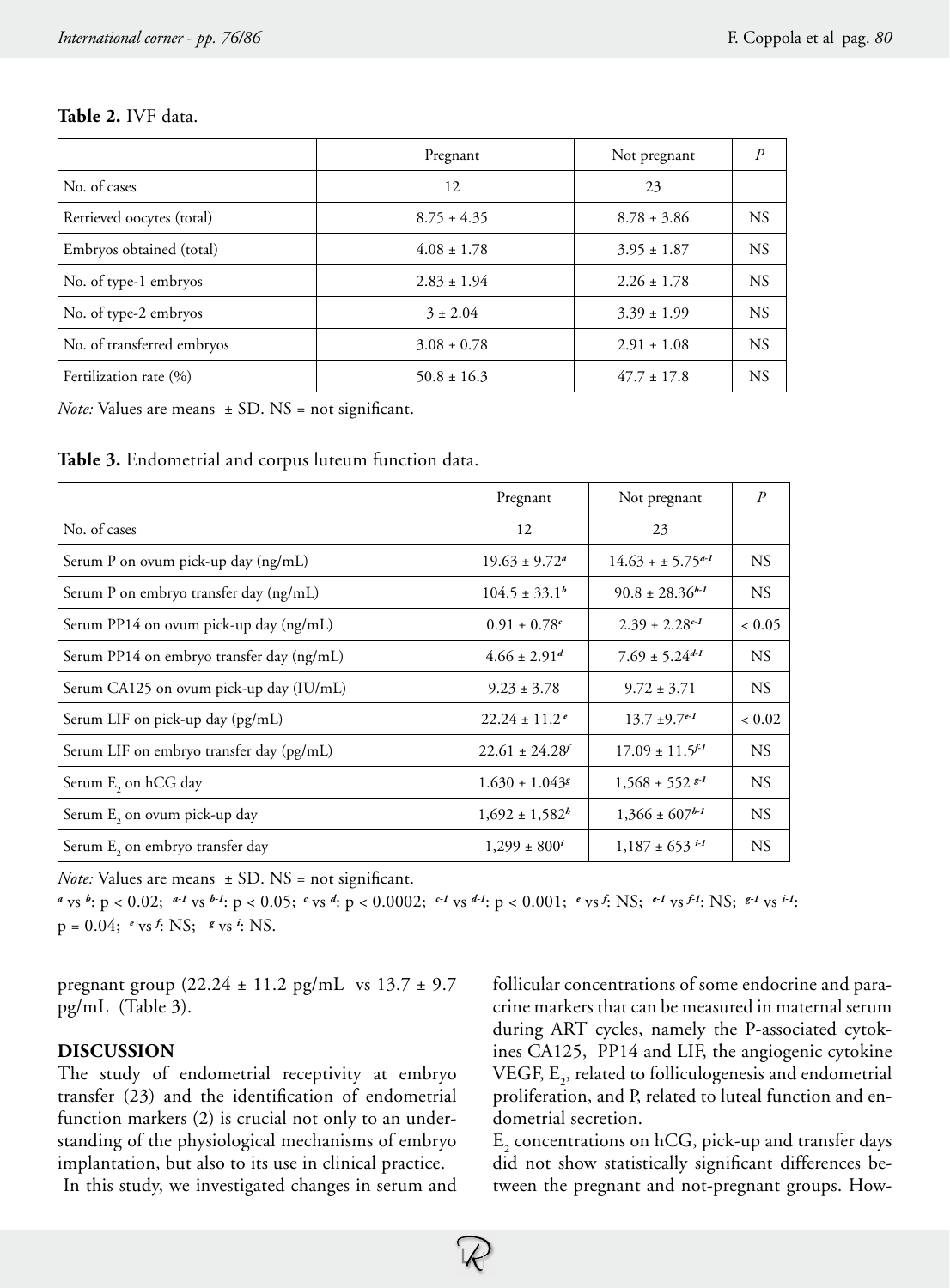|                                             | Pregnant            | Not pregnant         | $\overline{P}$ |
|---------------------------------------------|---------------------|----------------------|----------------|
| No. of cases                                | 12                  | 23                   |                |
| Serum VEGF on ovum pick-up day (pg/mL)      | $192.55 \pm 100.81$ | $238 \pm 169$        | <b>NS</b>      |
| Serum VEGF on embryo transfer day (pg/mL)   | $199.7 \pm 128.78$  | $272 \pm 259$        | <b>NS</b>      |
| Follicular VEGF on ovum pick-up day (pg/mL) | $4,277 \pm 1,270$   | $3,440 \pm 1,341.28$ | <b>NS</b>      |
|                                             |                     |                      |                |
| UTERINE ARTERIES (middle)                   |                     |                      |                |
| R1                                          | $0.77 \pm 0.07$     | $0.79 \pm 0.06$      | <b>NS</b>      |
| PI                                          | $1.92 \pm 0.46$     | $1.95 \pm 0.37$      | <b>NS</b>      |
| $PSV$ (cm/s)                                | $33.7 \pm 16.9$     | $33.72 \pm 9.9$      | <b>NS</b>      |
|                                             |                     |                      |                |
| RADIAL ARTERY                               |                     |                      |                |
| RI                                          | $0.83 \pm 0.13$     | $1.01 \pm 0.05$      | <b>NS</b>      |
| PI                                          | $2.46 \pm 1.42$     | $2.01 \pm 0.89$      | <b>NS</b>      |
| <b>PSV</b>                                  | $8.55 \pm 2.42$     | $8.98 \pm 5.08$      | <b>NS</b>      |
|                                             |                     |                      |                |
| <b>FOLLICULAR ARTERY</b>                    |                     |                      |                |
| R1                                          | $0.5 \pm 0.07$      | $0.46 \pm 0.06$      | <b>NS</b>      |
| PI                                          | $0.75 \pm 0.15$     | $0.71 \pm 0.16$      | <b>NS</b>      |
| $PSV$ (cm/s)                                | $14.8 \pm 3.89$     | $13.41 \pm 3.46$     | <b>NS</b>      |
|                                             |                     |                      |                |

Table 4. VEGF and blood flow velocity indices.

*Note:* Values are means  $\pm$  SD. NS = not significant.

ever,  $\mathop{\mathrm{E}}\nolimits_2$  levels appeared to decrease significantly from hCG day to transfer day (Fig. 1) only in the non pregnant group. The role of oestradiol in the lutheal phase is unclear and the definition of optimal oestrogen conditions for implantation could be useful . Although Hung Yu Ng *et al* (24) did not find an adverse outcome in IVF cycles with rapid decline in serum oestradiol concentration around the mid-luteal phase , our data are in agreement with those of Sharara *et al* (25) and Gruber *et al* (26). Sharara *et al* (25) demonstrate that the ratio of day of HCG oestradiol to mid-luteal oestradiol was highly predictive of successful outcome in IVF-embryo transfer : the ongoing pregnancy rate and implantation rate were significantly impaired if the above ratio exceeded 5.0 . Gruber I et al. (26) demonstrate that the high E2/P

ratio at the time of embryo transfer is significantly higher in conceptional vs not conceptional cycles and preclinical abortions  $(18,1 +/-11.3 \text{ vs } 8,7 +/-1)$ 7,9 and  $9,3 + (-6,3, P < 0,005)$ .

Serum P levels showed a significantly positive trend from pick-up day to transfer day, with no differences between the two study groups. This demonstrates that luteal function was adequate in both groups, but luteal  $\text{E}_{\text{2}}$  played a  $\,$  permissive role only on the endometrium of women who conceive, given the slow decrease of  $\mathrm{E}_\mathrm{2}$  from hCG day to transfer day in pregnant women (*P* not significant).

Angiogenic function, which is fundamental for embryo implantation and development (17), did not show any statistically significant differences in the two study groups when measured by both serum and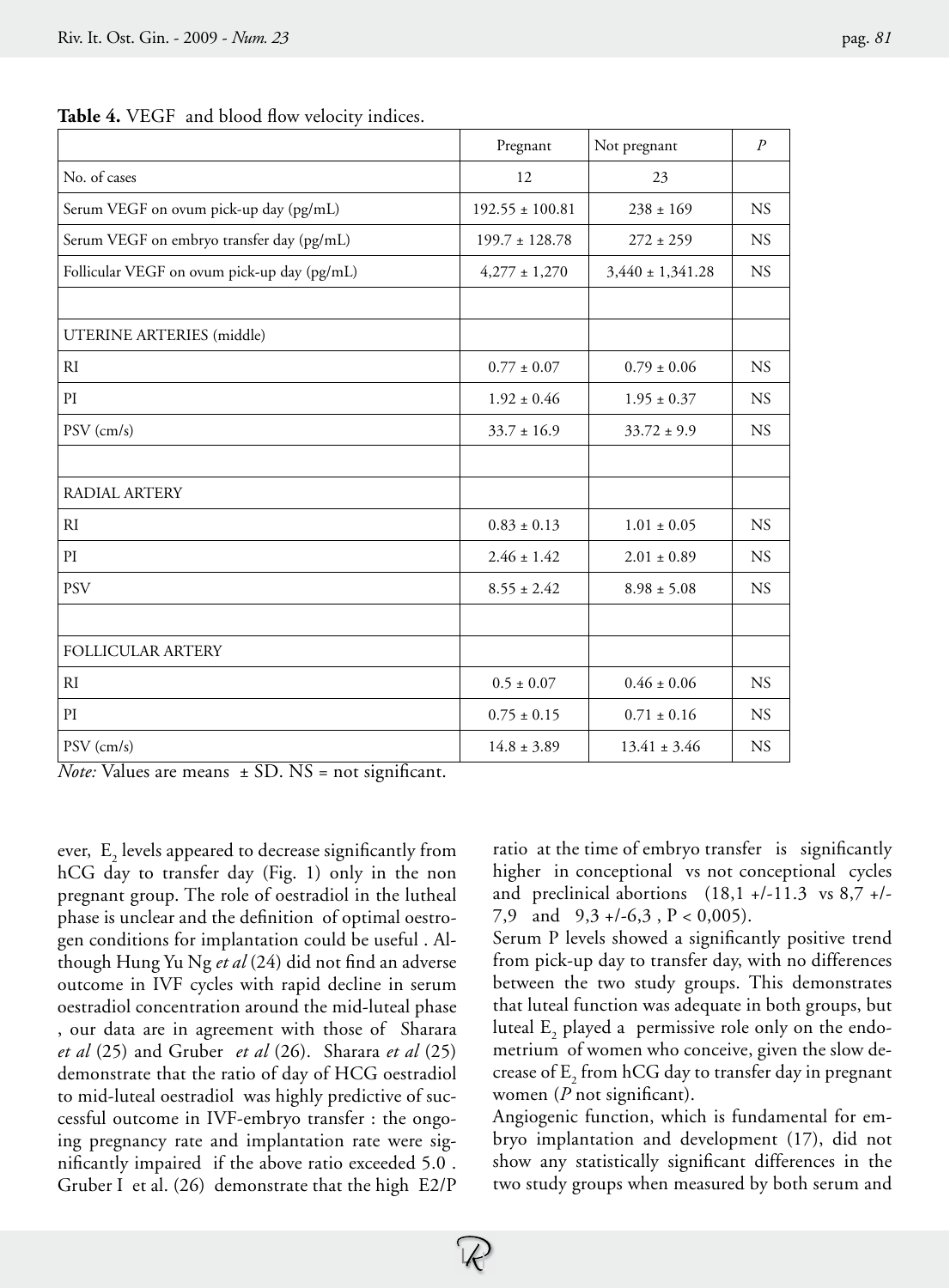follicular VEGF assay. The correlation of serum and follicular VEGF concentrations to successful outcome of ART cycles with respect to endometrial and follicular vascularization is still controversial (27, 28).

A few authors believe that elevated follicular VEGF concentrations indicate a rich vascularization and abundant oxygenation of ovarian follicles, resulting in better quality of fertilized embryos (29).

On the other hand, others claim that elevated follicular VEGF concentrations are the result of hypoxic stimulation within the follicle (20, 30, 31).

In our study, the vascular factor was investigated also by flow velocity measurement in uterine, endometrial and follicular perfusion, in order to detect any possible correlation between adequate blood supply to the uterus and the ovaries, embryo quality, and endometrial receptivity (32, 33)

The two study groups were homogenous before embryo transfer, with no statistically significant differences not only in follicular and uterine-ovarian vascularization, but also in endometrial thickness and embryo quality.

An evaluation of endometrial function expressed by the three endometrial cytokines (CA125, PP14 and LIF) did not reveal any significant differences in CA125 between the pregnant and not-pregnant groups, proving that this marker still has a controversial role as an indicator of endometrial function and a predictor of successful embryo implantation in ART (34, 35). Such evidence is in contrast to that reported by Tavmergen *et al* (36), who showed higher CA125 levels in pregnant women than in not-pregnant women on the day of ovulation trigger during ART cycles. In their study, Chryssikopoulos *et a.* (16), found comparable serum concentrations on trigger day, but significantly higher concentrations on pick-up day in pregnant women – a difference that was not observed on transfer day. In contrast to previous studies, Noci *et al* (37) found significantly lower CA125 levels in pregnant women than in non-pregnant women on pick-up day. Dalton *et al* (38) did not find any differences in CA125 concentrations in uterine secretions during the luteal phase in a group of women with recurrent abortion compared with a group of fertile controls.

In both our study groups, circulating PP14 levels rose from pick-up day to transfer day, confirming the findings of Julkunen *et al* (14), Chryssikopoulos A (16 ) ,Westergaard (19) , Andersen (60) and Westergaard (62) who reported increased concentrations of this endometrial protein in the mid-luteal phase and in early gestation, probably as a result of increasing P levels. PP14 is a glycoprotein synthesized by the secretory endometrium and decidua and has been proposed as a biochemical marker for the evaluation of endometrial function (12, 39, 40).

Of particular importance is the local immunomodulating action exerted by this protein, which favors embryo implantation by regulating the immune response of the maternal endometrium to paternal/embryonic antigens (41).

PP14 directly inhibits the proliferation of T-cells and the secretion of T-helper-1 (Th1)-dependent cytokines, especially interleukin 2 (IL2), which are responsible for the cell-mediated immune response to embryonic antigens (42, 43, 44)

The immunoinhibitory action on Th1 cells favors the Th1/Th2 shift, resulting in an increased concentration of Th2-dependent cytokines, such as interleukin 4 (IL4) and LIF, that favor the maternal/embryonic immune interaction (44, 45, 46, 47, 48, 49, 50, 51). In addition, PP14 inhibits the cytotoxic activity of uterine natural killer cells and the NK inhibition was dependent on concentrations of PP14 (52).

As it does not act on Th2 cells, PP14 is thought to favor production of cytokines that are fundamental to maintain pregnancy, such as LIF (42, 44 ,46, 47, 53, 54). LIF is a multifunctional glycoprotein belonging to the interleukin 6 (IL6) family. Maximal expression is observed between days 19 and 25 of the menstrual cycle, coinciding with the time of human implantation (5) . During pregnancy, LIF genes and LIF receptor genes have been detected in the decidua and chorionic villi in the first trimester and in the placenta at term (55, 56 ,57). P seems to be the major regulator of LIF expression. It has been observed that treating women with P-receptor antagonists, such as mifepristone (RU-38486, Roussel Uclaf, Romainville, France), soon after ovulation reduces immunoreactivity to LIF at the time of implantation (58). A very important role played by LIF is to act as a chemotactic factor on natural killer cells and macrophages, controlling the migration of the cells to the site of implantation (59).

Local immunosuppressive activity exerted by PP14 is therefore of fundamental importance in regulating the immune mechanisms of embryo implantation. If we compare PP14 levels in the pregnant group with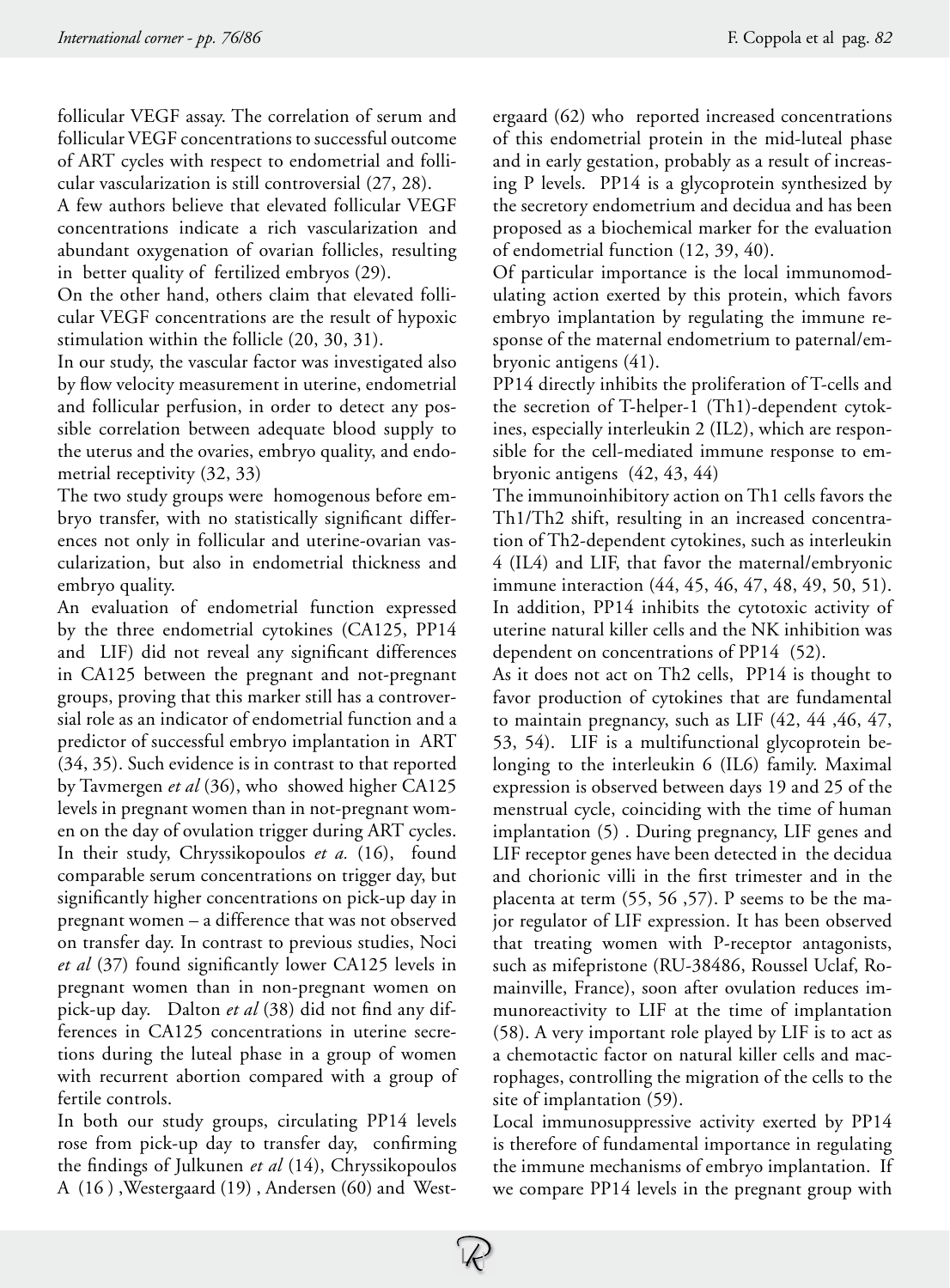those in the not-pregnant group, we can see that serum concentrations are significantly reduced (*P* < 0.05) in pregnant versus not-pregnant women, both individually on pick-up day .

This lends support to the hypotheses advanced by Westergaard (19-62) and Andersen (60) who assumed an increased uptake of thus glycoprotein by the endometrium in the preimplantation stage , because it is needed to suppress the maternal immune response. In addition, the significantly  $(P < 0.02)$  elevated LIF levels (Table 3 ) on pick-up day in women who conceived clearly suggest a favoring effect of this cytokine on pregnancy maintenance (5,42, 44, 46, 53, 54 ). Westergaard (19- 62) and Andersen (60) found low concentration of PP 14 in women who conceive in the late lutheal phase of cycle antecedent to and during ovarian stimulation but non in pick up day Tulppala *et al* (61) found low levels in the late luteal phase of this glycoprotein in infertile women or in women with recurrent abortion. On the other hand, in the study conducted by Seppälä *et al* (39) , plasma PP14 concentrations did not show significant differences between pregnant and not-pregnant women during ART cycles, while a difference was found after implantation.

Our study is unique in the literature, given the homogenous characteristics of the two study groups with respect to embryo quality, perifollicular vascularization, uterine perfusion, and endometrial thickness as well as luteal function. In addition the results

are difficult comparable with another mentioned study but , even from our data, we could confirm the hypotheses of increased uptake of PP 14 by the endometrium in the preimplantation stage of conceptional cycles. In conclusion the only significant differences that we found in women who conceived versus women who did not, were the slow decrease of luteal E<sub>2</sub> from hCG day to transfer day, a reduction in PP14 levels, and an increase in LIF levels. While  $E<sub>2</sub>$  plays a permissive role in endometrium maturity of the early luteal phase , the decreased PP14 and the increased LIF levels are the expression of an immunosuppressive and a chemotactic action, respectively, that prepare the endometrium for optimal embryo implantation. Clinically, the evaluation of endometrial function is perhaps a step that should not be neglected when drawing a balance of the factors involved in successful ART cycles. While further studies are needed to evaluate their predictivity, sensitivity and specificity and to predict which women will have a clinical pregnancy, PP14 and LIF are two glycoproteins that play a fundamental role in the preimplantation stage.

## **ACKNOWLEDGEMENTS**

The authors would like to thank Maria Cristina Salvarani, B.Sc., Mario Rossi, L.T., Rinaldo Spallanzani L.T., Maria Grazia Ziveri, B.Sc., and medical student Anna Maria Monaco, M.D. for their precious assistance in data collection.

# **REFERENCES**

- 1. *Norwitz ER, Schust DJ, Fisher SJ. Implantation and the survival of early pregnancy. N Engl J Med 2001; 345: 1400-8.*
- 2. *Hoozemans DA, Schats R, Lambalk CB, Honbourg R, Hompes PG. Human embryo implantation: current knowledge and clinical implications in assisted reproductive technology. Reprod Biomed Online 2004; 9: 629-715*
- 3. *Lessey BA. The role of the endometrium during embryo implantation. Hum Reprod 2000; 15 (suppl 6): 39-50.*
- 4. *Acosta AA, Elberger L, Borghi M, Calamera JC, Chemes H, Doncel GF et al. Endometrial dating and determination of the window of implantation in healthy fertile women. Fertil Steril 2000; 73: 788-98.*
- 5. *Nachtigall MJ, Kliman HJ, Feinberg RF, Olive DL, Engin O, Arici A. The effect of leukemia inhibitory factor (LIF) on trophoblast differentiation: a potential role in human implantation. J Clin Endocrinol Metab 1996; 81: 801-6.*
- 6. *Sharkey AM, King A, Clark DE, Burrows TD, Jokhi PP, Charnock-Jones DS et al. Localization of leukemia inhibitory factor and its receptor in human placenta throughout pregnancy. Biol Reprod 1999; 60: 355-64.*
- 7. *Cullinan EB, Abbondanzo SJ, Anderson PS, Pollard JW, Lessey BA, Stewart CL. Leukemia inhibitory factor (LIF) and LIF receptor expression in human endometrium suggests a potential autocrine/paracrine function in regulating embryo implantation. Proc Natl Acad Sci USA 1996; 93: 3115-20.*
- 8. *Simon C, Piquette GN, Frances A, Polan ML. Localization of interleukin-1 type I receptor and interleukin-1 beta in human endometrium throughout the menstrual cycle. J Clin Endocrinol Metab 1993; 77: 549-55.*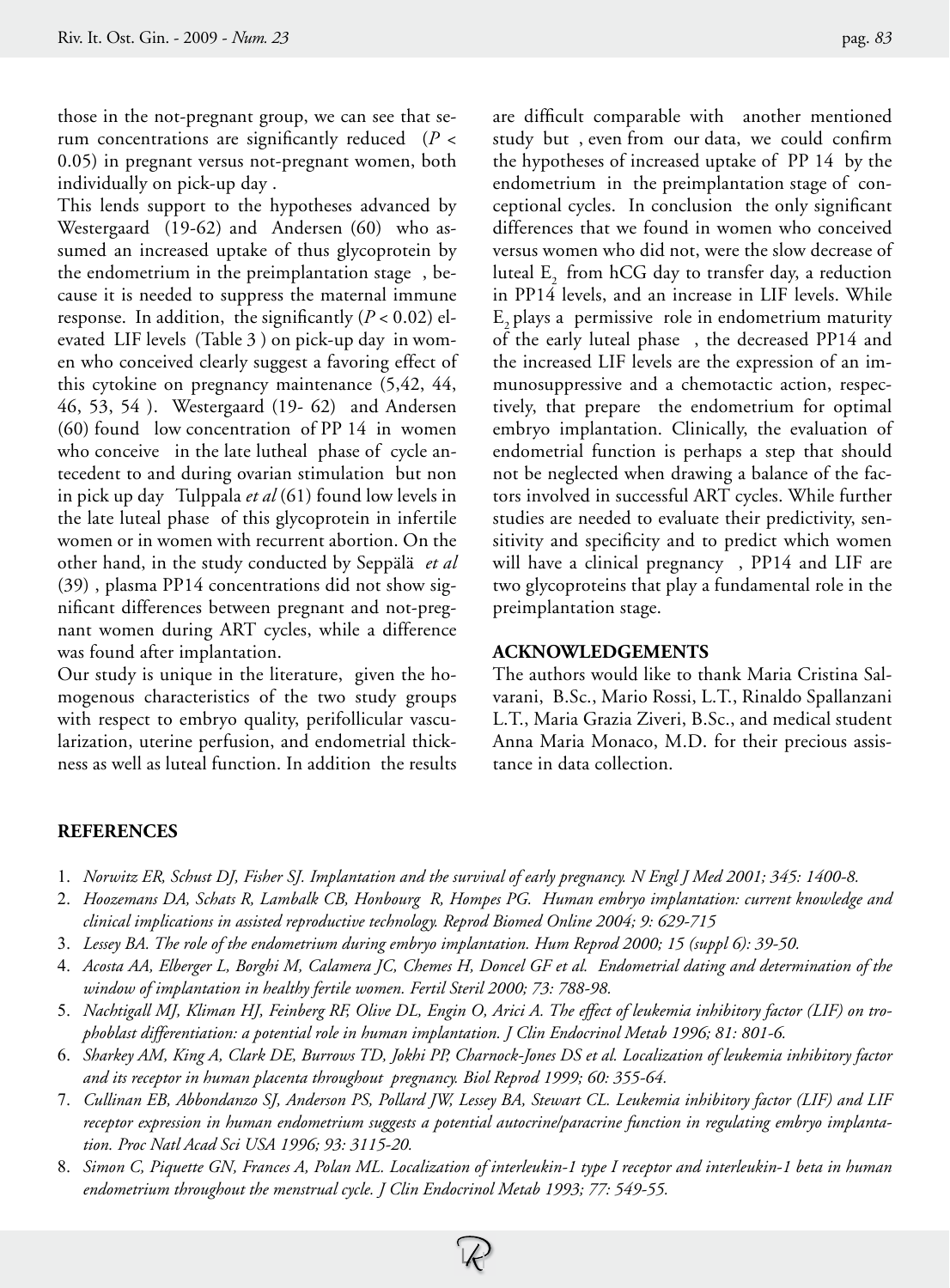- 9. *Kauma SW, Aukerman SL, Eierman D, Turner T. Colony stimulating factor-1 and c-fms expression in human endometrial tissues and placenta during the menstrual cycle and early pregnancy. J Clin Endocrinol Metab 1991; 73: 746-51.*
- 10. *Giudice LC, Irwin JC. Role of the insulin-like growth factor family in nonpregnant human endometrium and at the decidual: trophoblast interface. Semin Reprod Endocrinol 1999; 17: 13-21.*
- 11. *Slayden OD, Rubin JS, Lacey DL, Brenner RM. Effects of keratinocyte growth factor in the endometrium of rhesus macaques during the luteal-follicular transition. J Clin Endocrinol Metab 2000; 85: 275-85.*
- 12. *Leach RE, Khalifa R, Ramirez ND, Das SK, Wang J, Dey SK et al. Multiple roles for heparin-binding epidermal growth factor-like growth factor are suggested by its cell-specific expression during the human endometrial cycle and early placentation. J Clin Endocrinol Metab 1999; 84: 3355-63*
- 13. *Van Cong N, Vaisse C, Gross MS, Slim R, Milgrom E, Bernheim A. The human placental protein (PP14) gene is localized on chromosome 9q34. Hum. Gen. 1991; 86: 515-8.*
- 14. *Julkunen M, Apter D, Seppälä M, Stenman UH, Bohn H. Serum levels of placental protein 14 reflect ovulation in nonconceptional menstrual cycles. Fertil Steril 1986; 45: 47-50.*
- 15. *Zeimet AG, Müller-Holzner E, Marth C, Daxenbichler G, Dapuunt O. Tumor marker Ca125 in tissues of the female reproductive tract and in serum during the normal menstrual cycle. Fertil Steril 1993; 59: 1028-35.*
- 16. *Chryssikopoulos A, Mantzavinos T, Kanakas N, Karagouni E, Dotsika E, Zourlas PA. Correlation of serum and follicular fluid concentrations of placental protein 14 and CA125 in in vitro fertilization-embryo transfer patients. Fertil Steril 1996; 66: 599-603.*
- 17. *Torry DS, Holt VJ, Keenan JA, Harris G, Caudle MR, Torry R.J. Vascular endothelial growth factor expression in cycling human endometrium. Fertil Steril 1996; 66: 72-80.*
- 18. *DeLoia JA, Krasnow JS, Brekosky J, Babaknia A, Julian J, Carson DD. Regional specialization of the cell membrane-associated, polymorphic mucin (MUC1) in human uterine epithelia. Hum Reprod 1998; 13: 2902-9.*
- 19. *Westergaard LG, Wiberg N, Andersen CY, Laursen SB, Kliem A, Westergaard JG et al. Circulating concentrations of placenta protein 14 during the natural menstrual cycle in women significantly reflect endometrial receptivity to implantation and pregnancy during successive assisted reproduction cycles. Hum Reprod 1998; 13: 2612-9.*
- 20. *Coppola F, Ferrari B, Barusi L, Caccavari V, Salvarani MC, Piantelli G. Follicular fluid levels of vascular endothelial growth factor and early corpus luteum function during assisted reproductive tecnology cycles. J Exp Clin Assist Reprod. 2005; 2 : 13.*
- 21. *Kurjak A, Kupesic-Urek S, Schulman H, Zalud I. Transvaginal color flow Doppler in the assessment of ovarian and uterine blood flow in infertile woman. Fertil Steril 1991; 56: 870-3.*
- 22. *Staessen C, Van den Abeel E, Janssenwillen C, Devroey P, Van Steirteghem AC. Controlled comparison of Earle's balanced salt solution with Menezo B2 medium for human in vitro fertilization performance. Hum Reprod 1994; 9: 1915-9.*
- 23. *Navot D, Scott RT, Droesch K, Veeck LL, Liu HC , Rosenwaks Z. The window of embryo transfer and the efficiency of human conception in vitro. Fertil Steril 1991; 55: 114-8.*
- 24. *Hung Yu Ng E, Shu Biu Yeungg W, Yee Lan Lau E, Wai Ki So W, Chung Ho P. A rapid decline in serum oestradiol concentrations around the mid-luteal phase had no adverse effect on outcome in 763 assisted reproduction cycles. Hum Reprod. 2000 Sep;15(9):1903-8.*
- 25. *Sharara FI , McClamrock, HD. Ratio of oestradiol concentration on the day of human chorionic gonadotrophin administration to mid-luteal oestradiol concentration is predictive of in-vitro fertilisation outcome. Hum Reprod. 1999; 14, 2777-82.*
- 26. *Gruber I, Just A, BirnerM, Losch A. Serum estradiol/progesterone ratio on day of embryo transfer may predict reproductive outcome following controlled ovarian hyperstimulation and in vitro fertilization. Jounal of Experimental and Clinical Assisted Reproduction 2007; 4: 1*
- 27. *Geva E, Jaffe RB. Role of vascular endothelial growth factor in ovarian physiology and pathology. Fertil Steril 2000; 74: 429- 38.*
- 28. *Agrawal R, Conway GS, Sladkevicius P, Payne NN, Bekir J, Campbell S et al. Serum vascular endothelial growth factor (VEGF) in the normal menstrual cycle: association with changes in ovarian and uterine Doppler blood flow. Clin Endocrinol 1999; 50: 101-6.*
- 29. *Van Blerkom J, Antczak M, Schrader R. The developmental potential of the human oocyte is related to the dissolved oxygen content of follicular fluid: association with vascular endothelial growth factor levels and perifollicular blood flow characteristics. Hum Reprod 1997; 12: 1047-55.*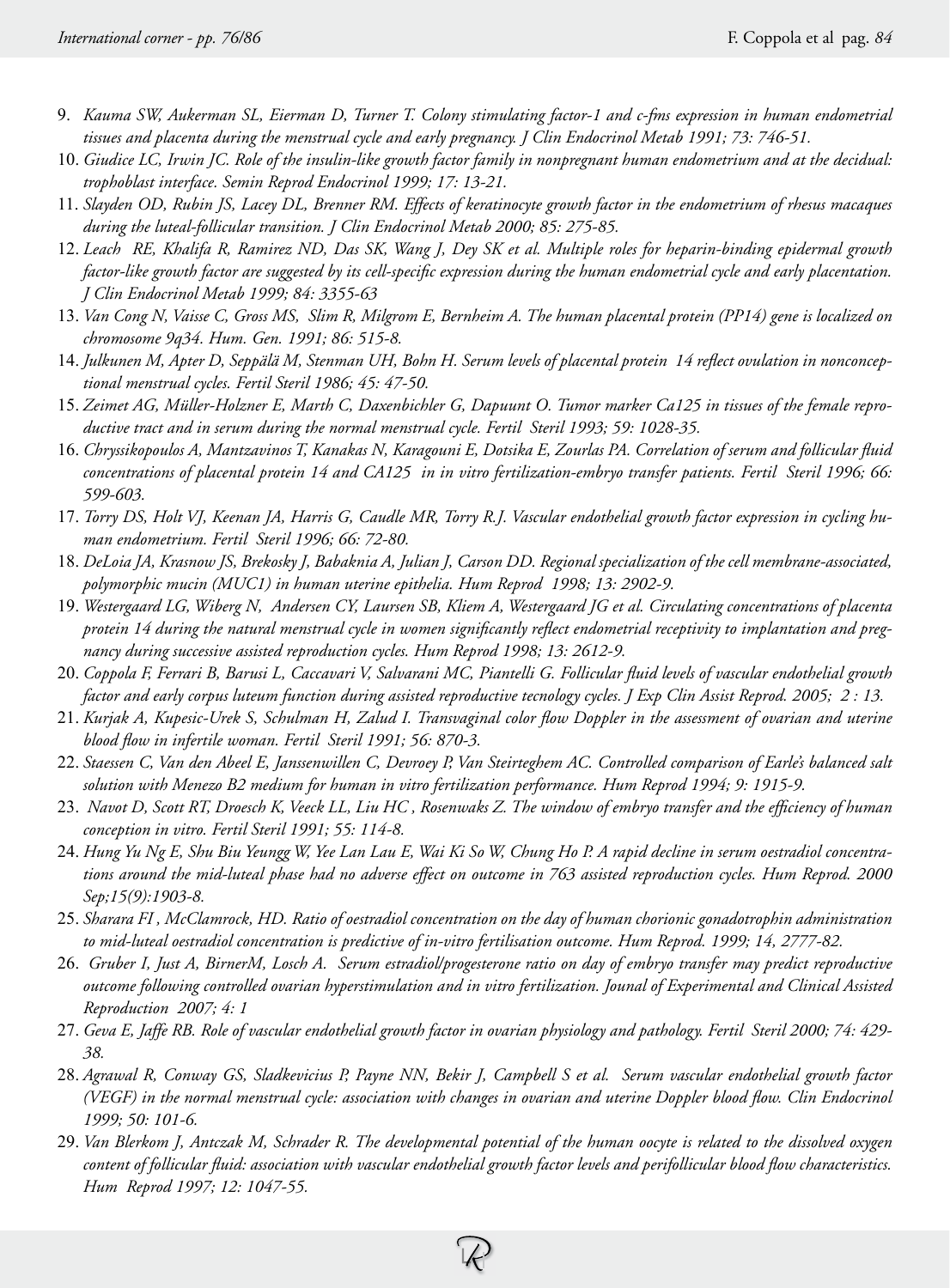- 30. *Friedman CI, Seifer DB, Kennard EA, Arbogast L, Alak B, Danforth DR. Elevated level of follicular fluid vascular endothelial growth factor is a marker of diminished pregnancy potential. Fertil Steril 1998; 70: 836-9.*
- 31. *Battaglia C, Genazzani AD, Regnani G, Primavera MR, Petraglia F, Volpe A. Perifollicular Doppler flow and follicular fluid vascular endothelial growth factor concentrations in poor responders. Fertil Steril 2000; 74: 809-12.*
- 32. *Fleischer A, Herbert C.M, Hill GA, Kepple D.M, Worrel JA. Transvaginal sonography of the endometrium during induced cycles. J. Ultrasound Med. 1991; 10: 93-5.*
- 33. *Bourne TH, Jurkovic D, Waterstone J, Campbell S, Collins WP. Intrafollicular blood flow during human ovulation. Ultrasound Obstet. Gynecol. 1991; 1: 53-9.*
- 34. *Eisermann J, Collins JL. Enzyme immune assay determination of Ca125 in serum, peritoneal fluid and follicular fluid from woman with minimal endometriosis after ovarian hyperstimulation. Fertil Steril 1989; 51: 344- 7*
- 35. *Mordel N, Anteby SO, Zajicek G, Roisman I, Treves A, Barak V. Ca125 is present in significant concentrations in periovulatory follicles of in vitro fertilization patients. Fertil Steril 1992; 59: 377-80*
- 36. *Tavmergen E, Sendag F, Goker EN, Levi R. Value of serum CA125 concentrations as predictors of pregnancy in assisted reproductions cycles. Human Reprod. 2001; 16:1129-34.*
- 37. *Noci I, Maggi M, Biagiotti R, D'Agata A, Criscuoli L, Marchionni M. Serum CA125 values on the day of oocyte retrieval are not predictive of subsequent pregnancy with in vitro fertilization. Hum Reprod 1999; 14: 1773-6.*
- 38. *Dalton CF, Laird SM, Serle E, Saravelos H, Warren MA, Li TC et al. The measurement of Ca125 and placental protein 14 in uterine flushings in women with recurrent miscarriage; relation to endometrial morphology. Hum Reprod 1995; 10: 2680-4.*
- 39. *Seppälä M, Riittinen L, Kamarainen MSC, WahlstromT, Julkunen M. Placental protein 14/progesterone associated endometrial protein revisited. Reprod Endocrinol 1992;10:164-71.*
- 40. *Seppälä M, Bohn H, Tatarinov Y. Glycodelins. Tumour Biol 1998; 19: 213-20.*
- 41. *Bolton AE, Clough KJ, Stoker RJ, Pockley AG, Mowles EA, Westwood OMR. Identification of placental protein 14 as an immunosuppressive factor in human reproduction. The Lancet 1987; 1: 593-5*
- 42. *Rachmilewitz J, Riely GJ, Tykocinski ML. Placental protein 14 functions as a direct T-cell inhibitor. Cell Immunol 1999; 191: 26-33.*
- 43. *Mukhopadhyay D, Sundereshan S, Rao C, Karande AA. Placental protein 14 induces apoptosis in T cells but non in monocytes. J Biol Chem 2001; 276 : 28268-73.*
- 44. *Skornicka EL, Kiyatkina N, Weber MC, Tykocinski ML, Koo PH. Pregnancy zone protein is a carrier and modulator of placental protein 14 in T-cell growth and cytokine production. Cell Immunol 2004; 232:144-56.*
- 45. *Mishan-Eisenberg G, Borovsky Z, Weber MC, Gazit R, Tykocinski ML, Rachmilewitz J. Differential regulation of Th1/Th2 cytokine responses by placental protein 14. J Immunol 2004; 173: 5524-30.*
- 46. *Piccinni M.P, Maggi E., Romagnani S. Role of hormone-controlled T-cell cytokines in the maintenance of pregnancy. Biochem Soc Trans. 2000; 28: 212-5.*
- 47. *Kwak.-Kim JY, Chung-Bang HS, Ng SC, Ntrivalas EI, Mangubat CP, Beaman KD et al. Increase T helper 1 cytokine responses by circulating T cells are present in women with recurrent pregnancy losses and in infertile women with multiple implantation failures after IVF. Hum Reprod 2003, 18: 767-73.*
- 48. *Lin H, Mosmann TR, Guilbert L, Tuntipopipat S, Wegmann TG. Synthesis of T helper 2-type cytokines at the maternal-fetal interface. J Immunol. 1993; 151: 4562-73.*
- 49. *Lim KJ, Odukoya OA, Ajjan RA, Li TC, Weetman AP, Cooke ID. The role of T-helper cytokines in human reproduction. Fertil Steril 2000; 73: 136-42.*
- 50. *Marzi M, Vigano A, Trabattoni D, Villa ML, Salvaggio A, Clerici E et al. Characterization of type 1 and type 2 cytokine production profile in physiologic and pathologic human pregnancy. Clin Exp Immunol 1996; 106: 127-33*
- 51. *Raghupathy R, Makhseed M, Azizieh F, Hassan N, Al-Azemi M, Al-Shamali E. Maternal Th1- and Th2- type reactivity to placental antigens in normal human pregnancy and unexplained recurrent spontaneous abortions. Cell. Immunol. 1999; 196: 122-30.*
- 52. *Okamoto N, Uchida A, Takakura K, Kariya Y, Kanzaki H, Riittinen L, et al. Suppression by human placental protein 14 of natural killer cell activity. Am J Reprod Immunol 1991; 26:137-42.*
- 53. *Piccini MP, Beloni L, Livi C, Maggi E, Scarselli G. Defective production of both leukaemia inhibitory factor and type 2 T-helper cytokines by decidual T cells in unexplained recurrent abortions. Nat Med 1998 ; 4: 1020-4.*